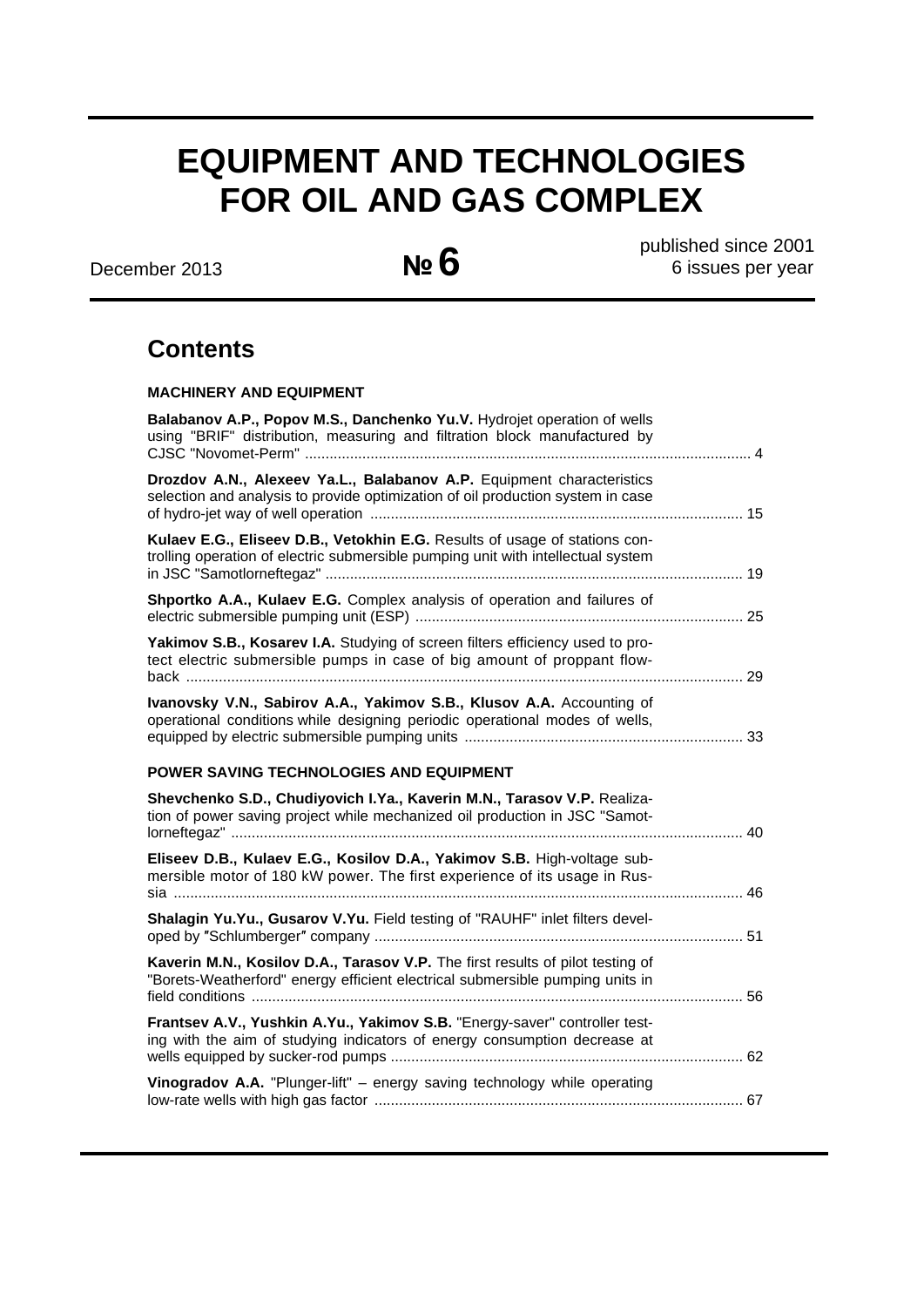## **METHODS AND TECHNOLOGIES**

| Dubov A.A., Dubov Al.A., Sobranin A.A., Butenko M.V., Afanasiev A.V.,<br>Kulakov S.G. Tubing diagnostics in oil production wells by means of scan-                                                                                   |    |
|--------------------------------------------------------------------------------------------------------------------------------------------------------------------------------------------------------------------------------------|----|
| Noskov A.B., Kosilov D.A. Field testing of technology developed by<br>"VETEK" company directed to increase productivity of mechanized well                                                                                           |    |
| Yakimov S.B. Some aspects of choosing technology providing protection of<br>underground equipment from sand with account of dynamics of the sand re-                                                                                 |    |
| Shevchenko S.D., Yakimov S.B., Ivanovskiy V.N., Sabirov A.A., Donskoy<br>Yu.A., Bychkov O.A., Prozorov A.V. Development of the algorithm provid-<br>ing calculation of oil wells flow-rates operated by means of usage of electrical | 90 |
| Kuryaev S.V., Salikhov R.M., Gumerov R.I., Gabidullin M.T. Experience of<br>JSC "Samotlorneftegaz" of choosing electrical submersible pumping units for                                                                              |    |
| <b>MATERIALS AND REAGENTS</b>                                                                                                                                                                                                        |    |
| Klyushin I.G., Emelyanov I.V., Denisova A.V. Results of pilot testing of hal-                                                                                                                                                        |    |
| Nastin V.V., Lindeman O.E. Application of "SQUEEZE" technology for pro-<br>tection of wells from salt sediments at Em-Egovsky area of Krasnoleninsky                                                                                 | 99 |
| Akhtyamov A.R., Resvova K.K., Glebova N.V. Studying of adsorption-<br>desorption isotherms effect of phosphonate-containing scale inhibitor on rock                                                                                  |    |
|                                                                                                                                                                                                                                      |    |

**JSC "ALL-RUSSIAN SCIENTIFIC-RESEARCH INSTITUTE OF ORGANIZATION, MANAGEMENT AND ECONOMICS OF OIL AND GAS INDUSTRY"**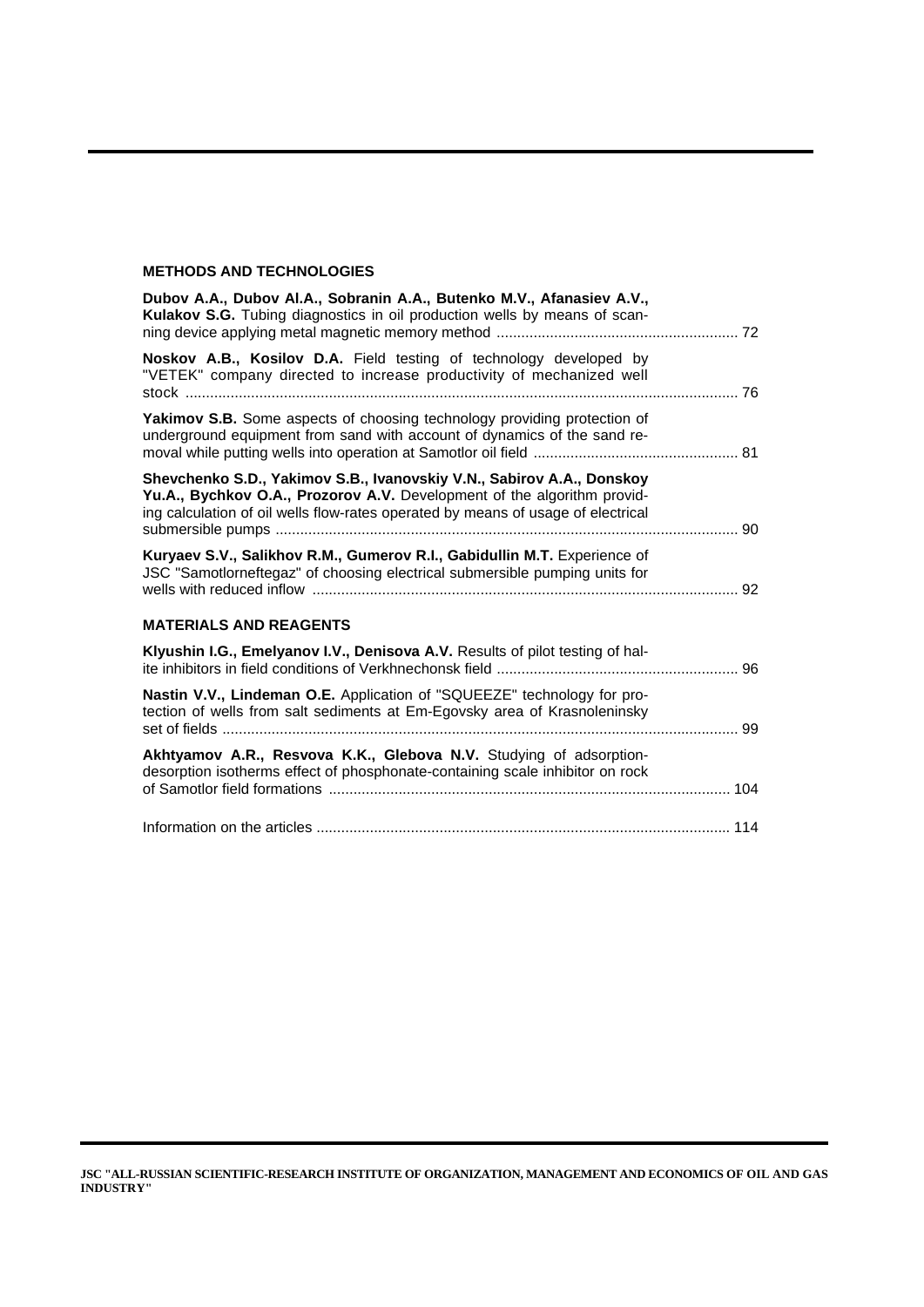## **Information on the articles**

## **HYDROJET OPERATION OF WELLS USING "BRIF" DIS TRIBUTION, MEASURING AND FILTRATION BLOCK MANUFACTURED BY CJSC "NOVOMET-PERM" (р. 4)**

#### **Alexander Petrovich Balabanov**

Phone: 8(34672) 92-222, ext. 1139. E-mail: APBalabanov@rosneft.ru;

## **Maxim Sergeevich Popov**

Phone: 8(34672) 92-222, ext. 1616. E-mail: MSPopov@rosneft.ru;

## **JSC "RN-Nyaganneftegas"**

10/1, Sibirskaya str., 628183, Nyagan, Khanty-Mansi autonomous territory-Yugra, Russian Federation;

## **Yury Valentinovich Danchenko**

Phone: 8(342) 296-27-56 доб. 411. E-mail: Danchenko@novomet.ru

#### **CJSC "Novomet-Perm"**

395, Kosmonavtov shosse, 614065, Perm, Russian Federation.

Today most of the West Siberia fields, and Krasnoleninskoe oil and gas field in particular, are brownfields (being at the latest stage of their development, which means that production decline rates become higher from year to year along with growth of idle, low rate and uneconomic well stock. Moreover, efficiency of wells equipped with traditional units, such as electric submersible pump (ESP) and sucker-rod pumps (SRP), is negatively affected by the following geological and reservoir factors: high content of gas at the pump suction, high temperature, water cut, suspended solids removal. Pumps' efficiency is very low even in non-problematic wells with low production rates of about 20 cubic meters per day and does not exceed 24...30 %. Herewith, occurrence of gas at the pump suction also reduces the pump efficiency heavily. The efficiency of traditional production methods declines significantly. Thus, the conditions, having been formed by now, require prospecting, further appraisal and development of alternative production methods, able to efficiently provide development and operation of "brownfields". One of the alternative production

methods is hydro-jet well operation. It is not a new method, but unfortunately it has not been wildly used primarily because it requires big capital investments at the early stages of its realization and engaging of service companies that provide special fluid-lift services.

**Key words:** hydro-jet operation; alternative production method; low rate well stock; problematic well stock.

## **EQUIPMENT CHARACTERISTICS SELECTION AND ANALYSIS TO PROVIDE OPTIMIZATION OF OIL PRO-DUCTION SYSTEM IN CASE OF HYDRO-JET WAY OF WELL OPERATION (р. 15)**

## **Alexander Nikolaevich Drozdov, Yaroslav Lvovich Alexeev**

**I. Gubkin Russian State University of Oil and Gas** 65/1, Leninsky prosp., 119991, Moscow, Russian Federation, Chair of Development and Operation of Oil fields. Phone/fax: 8 (499) 233-95-45. E-mail: Drozdov\_AN@mail.ru

#### **Alexander Petrovich Balabanov**

#### **JSC "RN-Nyaganneftegaz"**

10/1, Sibirskaya str., 628183, Nyagan, Khanty-Mansi autonomous territory-Yugra, Russian Federation. Phone: 8(34672) 92-222, ext. 1139. E-mail: APBalabanov@rosneft.ru;

Extraction of oil by means of using hydro-jet pumping units appears a promising method of wells operation in complicated conditions. In case of low-rate wells fund hydro-jet method of operation can successfully compete with electric submersible pumps in terms of energy efficiency. However, optimization of production system under specific conditions requires studying of methodological grounds of analysis of the whole system operation.

Key words: jet pump; operation of wells; energy efficiency perfection.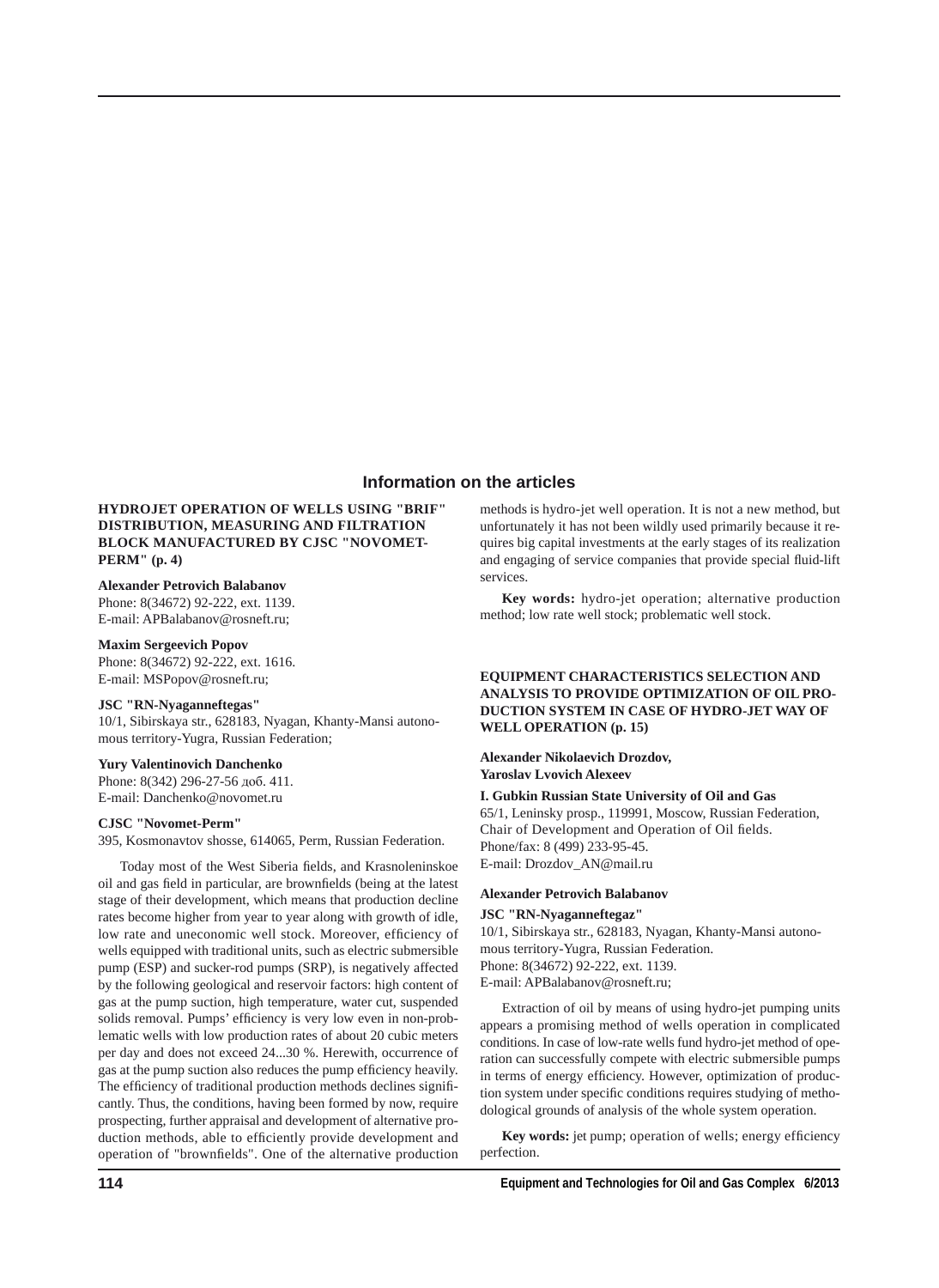## **RESULTS OF USAGE OF STATIONS CONTROLLING OPERATION OF ELECTRIC SUBMERSIBLE PUMPING UNIT WITH INTELLECTUAL SYSTEM IN JSC "SAMOTLORNEFTEGAZ" (р. 19)**

## **Eduard Gennadievich Kulaev, Dmitry Borisovich Eliseev, Evgeny Gennadievich Vetokhin**

#### **JSC "Samotlorneftegaz"**

4, Lenin str., 628606, Nizhnevartovsk, Tyumen region, Khanty-Mansi autonomous territory – Yugra, Russian Federation. Phone/fax: 8 (3466) 61-18-82. E-mail: EGKulaev@rosneft.ru, E-mail: DBEliseev@rosneft.ru, E-mail: EGVetokhin@rosneft.ru

While developing fields at the latest stages of their development, with availability of high portion of hardly-recoverable oil reserves and difficult operating conditions of the equipment, the direction of oil production "intellectualization" becomes one of the priorities of a Company.

The project of development of intelligent algorithms to control wells and equipment operation has been developed in JSC "Samotlorneftegaz" since 2011. Positive results of using ESP control stations with "intelligent" system (Control Stations with Intelligent Systems, CS IS) were obtained in 2012; the declared performance capabilities and efficiency of the implemented algorithms were confirmed.

The paper presents clear examples of operation of Control Stations with Intelligent Systems at the wells of JSC "Samotlorneftegaz". Operation of "intelligent" modes in real conditions is shown: wells "automatic bringing on the mode" without personnel' participation as well as unattended mode and the "maximum oil production" mode are demonstrated.

**Key words:** intelligent control station (ICS); control stations with "intelligent" system (Control Stations with Intelligent Systems, CS IS); ESP control station.

## **COMPLEX ANALYSIS OF OPERATION AND FAIL-URES OF ELECTRIC SUBMERSIBLE PUMPING UNIT (ESP) (р. 25)**

#### **Anton Alexandrovich Shportko, Eduard Gennadievich Kulaev**

#### **JSC "Samotlorneftegaz"**

4, Lenin str., 628606, Nizhnevartovsk, Tyumen region, Khanty-Mansi autonomous territory – Yugra, Russian Federation. Phone: +7 (3466) 61-19-15. E-mail: AAShportko@rosneft.com; Phone: +7 (3466) 61-18-82.

E-mail: EGKulaev@rosneft.com

The company implements the "ESP GAMS" project, namely, introduction of software for information-analytical support of wells operation with ESP.

The paper describes some functional features of GAMS, as well as presents examples of the system application as analytical calculations for wells operation and failure with ESP.

**Key words:** ESP failure analysis; ESP GAMS; GAMS information system; GAMS system.

## **STUDYING OF SCREEN FILTERS EFFICIENCY USED TO PROTECT ELECTRIC SUBMERSIBLE PUMPS IN CASE OF BIG AMOUNT OF PROPPANT FLOWBACK (р. 29)**

#### **Sergey Borisovich Yakimov**

**JSC "NK-"Rosneft"**

31A, Dubininskaya str., 115054, Moscow, Russian Federation. Phone/fax: (495) 355-10-15. E-mail: s\_yakimov@rosneft.ru;

#### **Igor Alexeevich Kosarev**

## **CEP and TR BN R and D, affi liate of JSC "RN-Management"**

142, Respublika str., 625026, Tyumen, Russian Federation. Phone: 8(3452)52-91-66.

The problem of proppant flowback in wells after performing operations of a formation hydraulic fracturing (FHF) is not a new one. The amount of proppant flowing into the wellbore together with the formation fluid flow is the largest at the stages of a field development and initial operation. The paper considers the results of field tests of screen filters used to protect ESP in case of big proppant flowback in wells of Samotlor oil field. The cases of successful and unsuccessful filters' usage are described and studied in detail. Some mechanism of filter clogging is described, recommendations on updating of the filter designed to protect ESP from proppant flowback are submitted.

Key words: screen filters; protection of ESP from proppant flowback; ESP operation after performing a formation hydraulic fracturing.

## **ACCOUNTING OF OPERATIONAL CONDITIONS WHILE DESIGNING PERIODIC OPERATIONAL MODES OF WELLS, EQUIPPED BY ELECTRIC SUBMERSIBLE PUMPING UNITS (р. 33)**

#### **Vladimir Nikolaevich Ivanovsky, Albert Azgarovich Sabirov**

**I. Gubkin Russian State University of Oil and Gas**

65, Leninsky prosp., 119991, Moscow, Russian Federation. E-mail: ivanovskivn@rambler.ru, sabirov@gubkin.ru;

### **Sergey Borisovich Yakimov, JSC "NK-"Rosneft"**

31 A, Dubininskaya str., 115054, Moscow, Russian Federation. Phone/fax: (495) 355-10-15. E-mail: s\_yakimov@rosneft.ru,

#### **Andrey Anatolievich Klusov**

**OJSC "RN Management" Branch "Upstream Peer Review and Technical Development Center" in Tyumen** 6, Respublika str., 625000, Tyumen, Russian Federation. E-mail: aklusov@rosneft.ru

The technique of cyclic operation of wells by means of usage of electric submersible pumping units (ESP) has been widely spread in oil industry lately.

The paper shows that cyclic operation of wells is a special case of periodic operation, the usage of which is justified by a set of technical and economic indicators. The correct usage of cyclic operation of wells equipped by ESP (correct choice of equipment and operational indicators) allows increasing technical-economic efficiency of wells, characterized by low and medium production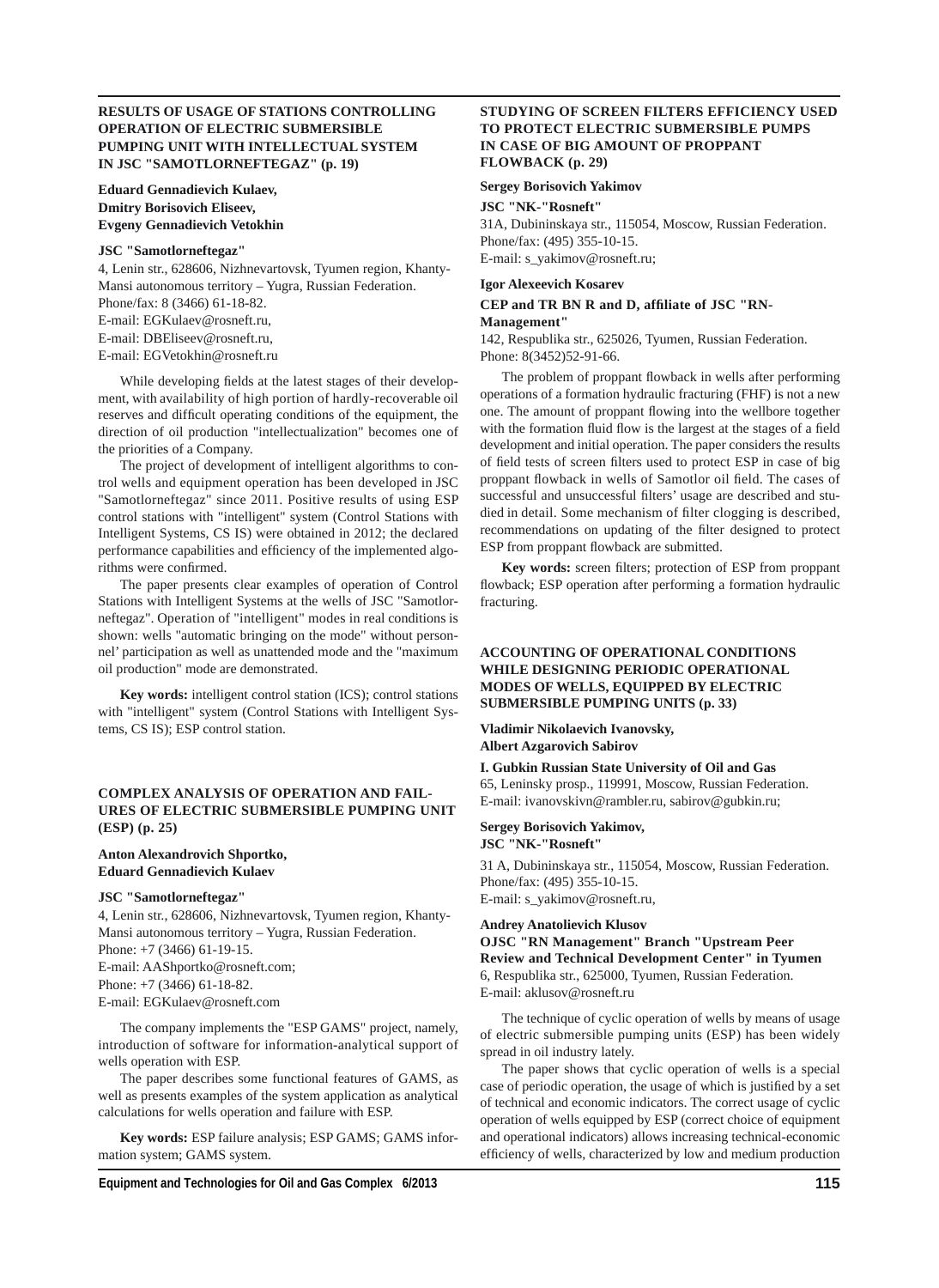rate, by reducing energy consumption, increasing operational time to failure and oil production. The values of operating parameters of central electric stations (CES) should be chosen with account of conditions of "formation-well-pumping unit" system operation, as well as with account of ambient temperature at the wellhead.

**Key words:** oil production; periodic operation; cyclic operation of wells; unit of electric centrifugal submersible pump (ESP); producing well.

## **REALIZATION OF POWER SAVING PROJECT WHILE MECHANIZED OIL PRODUCTION IN JSC "SAMOTLORNEFTEGAZ" (р. 40)**

## **Sergey Dmitrievich Shevchenko, Ivan Yaroslavovich Chudiyovich**

#### **JSC "Samotlorneftegaz"**

4, Lenin str., 628606, Nizhnevartovsk, Tyumen region, Khanty-Mansi autonomous territory – Yugra, Russian Federation. Phone: 8 (3466) 62-20-24, 8 (3466)62-10-31. E-mail: SDShevchenko@rosneft.ru, IYChudiyovich@rosneft.ru;

**Mikhail Nikolaevich Kaverin,** 

**Vitaly Pavlovich Tarasov** 

**OJSC "RN Management" Branch "Upstream Peer Review and Technical Development Center" in Tyumen** 6, Pervomaiskaya str., 625000, Tyumen, Russian Federation. Phone: 8 (3452) 38-00-00, ext. 7055. E-mail: MNKaverin@rosneft.ru,

Phone: 8 (3452) 38-00-00 доб. 7032.

E-mail: VPTarasov@ rosneft.ru

The paper describes complex approach to the problem of power saving, based on development of data base with on-line operational parameters of each well.

The paper discusses advantages, presents results and examples of carrying out efficient activities, which were obtained due to the system introduction.

Key words: power efficiency; power saving operations; power management; power saving design; mechanized oil production.

## **HIGH-VOLTAGE SUBMERSIBLE MOTOR OF 180 kw POWER. THE FIRST EXPERIENCE OF ITS USAGE IN RUSSIA (р. 46)**

## **Dmitry Borisovich Eliseev,**

**Eduard Gennadievich Kulaev**

## **JSC "Samotlorneftegaz"**

4, Lenin str., 628606, Nizhnevartovsk, Tyumen region, Khanty-Mansi autonomous territory – Yugra, Russian Federation. Phone/fax: 8 (3466) 61-18-82, 62-20-24. E-mail: EGKulaev@rosneft.ru, DBEliseev@rosneft.ru;

## **Dmitry Alexandrovich Kosilov**

**OJSC "RN Management" Branch "Upstream Peer Review and Technical Development Center" in Tyumen** 6, Pervomaiskaya str., 625000, Tyumen, Russian Federation. Phone: 8 (3452) 38-00-00 ext. 7095. E-mail: DAKosilov@rosneft.ru;

#### **Sergey Borisovich Yakimov**

## **JSC "NK-"Rosneft"**

31A, Dubininskaya str., 115054, Moscow, Russian Federation. Phone/fax: (495) 355-10-15. E-mail: s\_yakimov@rosneft.ru

Enhanced energy efficiency and reliability of some new electrical submersible motor (NESM) as compared with conventional submersible motors is ensured by reduction of operating current of the motor in proportion to the voltage increase, thus reducing losses in the cable and the transformer.

Pilot testing of new electrical submersible motor (NESM) of 180 kW power and rated voltage of 4500 V in oil field conditions was successfully completed by the Company in 2012. The pilottesting results served the basis for presenting comparative indicators of energy consumption by standard and experimental equipment. Testing of innovative motors with higher voltage in wells conditions confirmed nearly 6...7 % actual reduction of power consumption as compared with standard electrical submersible motor.

**Key words:** new electrical submersible motor (NESM); power efficiency; motor with increased voltage; electrical power saving; innovative equipment; high-voltage motor; power losses.

## **FIELD TESTING OF "RAUHF" INLET FILTERS DEVE-LOPED BY "SCHLUMBERGER" COMPANY (р. 51)**

## **Yury Yurievich Shalagin**

**JSC "Samotlorneftegaz"**

4, Lenin str., 628606, Nizhnevartovsk, Tyumen region, Khanty-Mansi autonomous territory – Yugra, Russian Federation. Phone: +7 (3466) 61-19-23. E-mail: YYShalagin@rosneft.ru;

#### **Vitaly Yurievich Gusarov**

#### **JSC "Varieganneftegaz"**

21, micro-region № 2, 628464, Raduzhny-city, Khanty-Mansi autonomous territory-Yugra, Russian Federation. Phone: +7 (34668) 42-770, ext. 5741. E-mail: VYGusarov@rosneft.ru

Control stations of frequency regulation (CS FR) capable of regulating rotation speed of electric submersible motors in order to optimize oil production are widely used at the objects of JSC "NK "Rosneft". At the same time CS FR have a negative impact on the quality of electric power supply, as they generate higher harmonics.

Taking into account the fact that that the majority of CS FR unlike stations providing control of electrical submersible pumps (ESP) of direct and smooth start are composed of outlet sinusoidal filters for the power proper quality supplied to the transformer for submersible pumps, submersible cable and electric motor, power quality problems at the points of common coupling are relevant both for electric power equipment of package transformer substations and electrical submersible equipment of ESP.

To reach one of its priority objectives relating to energy efficiency increase of oil mechanized production the Company conducted pilot testing of "RAUHF" inlet filters in field conditions and got results of testing in real conditions of their operation. The filters are manufactured by "Schlumberger" and designed to suppress harmonic distortion.

The paper presents the results of measurements of harmonic composition of input currents and voltages before and after "RAUHF" filters' installation at the wells with ESP units of Van Egan field operated by "Varieganneftegaz" affiliate as well as calculation of the electric power economy to be obtained in case of installation of "RAUHF" inlet filters-harmonics.

Key words: energy efficiency while operating ESP units; "RAUHF" filters, manufactured by "Schlumberger"; inlet filterharmonic.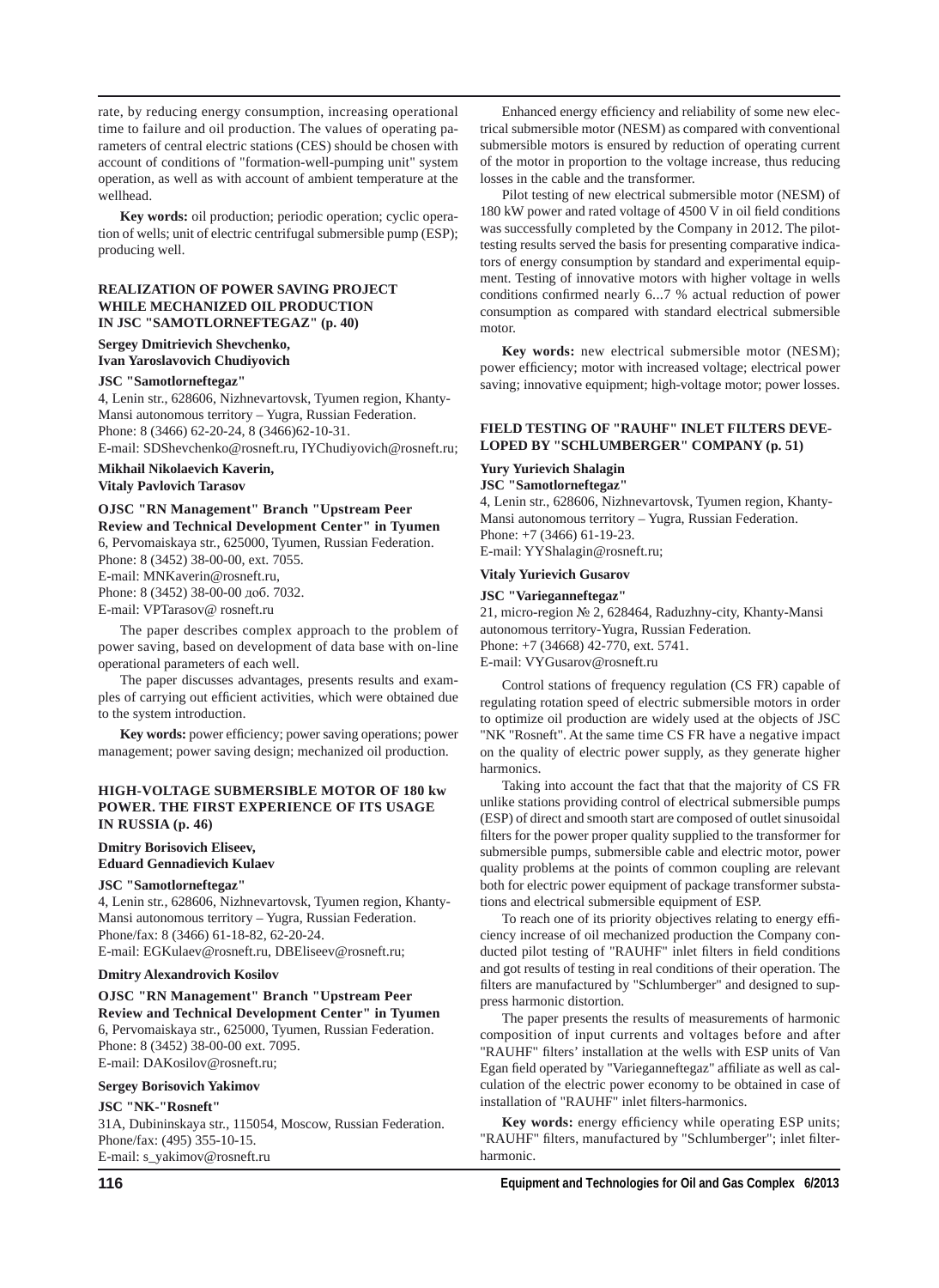## **THE FIRST RESULTS OF PILOT TESTING OF "BO-RETS-WEATHERFORD" ENERGY EFFICIENT ELEC-TRICAL SUBMERSIBLE PUMPING UNITS IN FIELD CONDITIONS (р. 56)**

**Mikhail Nikolaevich Kaverin, Dmitry Alexandrovich Kosilov, Vitaly Pavlovich Tarasov**

**OJSC "RN Management" Branch "Upstream Peer Review and Technical Development Center" in Tyumen** 6, Pervomaiskaya str., 625000, Tyumen, Russian Federation. Phone: 8 (3452) 38-00-00, ext. 7055. E-mail: MNKaverin@rosneft.ru, Phone: 8 (3452) 38-00-00 доб. 7032. E-mail: VPTarasov@ rosneft.ru ; Phone: 8 (3452) 38-00-00, ext. 7095. E-mail: DAKosilov@ rosneft.ru

Increasing energy efficiency of wells mechanized fund is one of the most urgent problems facing the oil companies at the moment. The field tests witnessed the fact that maximum effect of energy saving is provided by innovative equipment usage. But the main obstacle of its mass introduction is, as a rule, its much higher price as compared with the standard equipment, used nowadays. It often happens due to the fact that energy-efficient equipment is produced by foreign companies outside the Russian Federation boarders. In this regard, companies-manufacturers do their best to reduce the cost of their products. Some of them open their production subsidiaries in Russia (for example, "Schlumberger" company). Another way of solving the problem is forming alliances between western and Russian manufacturers what allows using production capacities of domestic companies to introduce advanced foreign technologies. In particular, this way was chosen by the leaders of the domestic market engaged in oil equipment production, such as "Borets" Russian company and "Weatherford" company, the recognized authority in the field of provision of innovative technologies and services to oil and gas companies.

Key words: energy efficiency; "Borets-Weatherford"; energy efficient electrical submersible pumping units (ESPU).

## **"ENERGY-SAVER" CONTROLLER TESTING WITH THE AIM OF STUDYING INDICATORS OF ENERGY CONSUMPTION DECREASE AT WELLS EQUIPPED BY SUCKER-ROD PUMPS (р. 62)**

#### **Alexey Vladimirovich Frantsev**

**JSC "Orenburgneft"**

2a, Magistralnaya str., 461050, Buzuluk, Orenburg region, Russian Federation. Phone: 8 (35342) 7-74-77. E-mail: avfrantsev@rosneft.ru;

#### **Alexey Yurievich Yushkin**

**"Effi cient Systems, Ltd."**

1/3, Deguninskaya str., 127486, Moscow, Russian Federation. Phone: 8 (495) 580-21-31. E-mail: e-sys@mail.ru;

#### **Sergey Borisovich Yakimov**

**JSC "NK-"Rosneft"**

31 A, Dubininskaya str., 115054, Moscow, Russian Federation. Phone/fax: (495) 355-10-15. E-mail: s\_yakimov@rosneft.ru

The paper presents description of operational principle of "Energy-Saver" controller-optimizer that provides control over the process of induction motors soft start. Advantage of the controller as compared with some other soft starting devices is discussed. Optimal zones of "Energy-Saver" controller usage are described. The data on the energy savings achieved at a well equipped by sucker-rod pumping unit, which is located in Bobrovsky field of JSC "Orenburgneft" are given. Economic effect of the controller usage is computed.

Key words: energy efficiency of oil mechanized production; power saving while operating wells by means of sucker-rod pumping units; equipment used for energy saving; devices for induction motor soft start.

## **"PLUNGER-LIFT" – ENERGY SAVING TECHNOLOGY WHILE OPERATING LOW-RATE WELLS WITH HIGH GAS FACTOR (р. 67)**

#### **Anton Alexandrovich Vinogradov**

**JSC "Nizhnevartovsk Oil and Gas Producing Enterprise"** 17P, Lenin str., 628616, Nizhnevartovsk, Tyumen region, Khanty-Mansi autonomous territory-Yugra, Russian Federation. Phone: 8 (919) 539-39-37. E-mail: tnk-vn@yandex.ru

Reduction of costs spent on liquid lifting out of wells is one of the key problems while operating fields, especially those being on the verge of economic profitability of oil extraction. Some significant reduction of energy costs can be achieved by using gas energy for liquid lifting. The principle of gas energy utilization is applied in plunger-lift technology that is still rare in Russia. The paper considers criteria and conditions of plunger-lift technology application as well as describes results of plunger-lift technology application at the wells of JSC "Varieganneftegaz". Some comparative analysis of wells operational parameters while applying plunger-lift technology and electrical submersible pumps (ESP) is performed, prospects for the technology implementation are discussed.

Key words: plunger-lift; use of gas energy; energy efficiency increase while mechanized production of oil; use of alternative energy sources.

## **TUBING DIAGNOSTICS IN OIL PRODUCTION WELLS BY MEANS OF SCANNING DEVICE APPLYING METAL MAGNETIC MEMORY METHOD (р. 71)**

**Anatoly Alexandrovich Dubov, Alexander Anatolievich Dubov, Alexander Alexandrovich Sobranin**

**"Energodiagnostika, Ltd."** 8, office XII, Yubileiny prosp., 143965, Reutov, Moscow region, Russian Federation. Phone/fax: +7-498-661-61-35, +7-498-650-25-23. E-mail: mail@energodiagnostika.ru;

#### **Maxim Valerievich Butenko, Alexander Vladimirovich Afanasiev**

#### **JSC "Varieganneftegaz"**

21, microregion 2, 628464, Raduzhny-city, Tyumen region, Khanty-Mansi autonomous territory-Yugra, Russian Federation. Phone: (34668) 4-44-25. E-mail: MVButenko@rosneft.ru;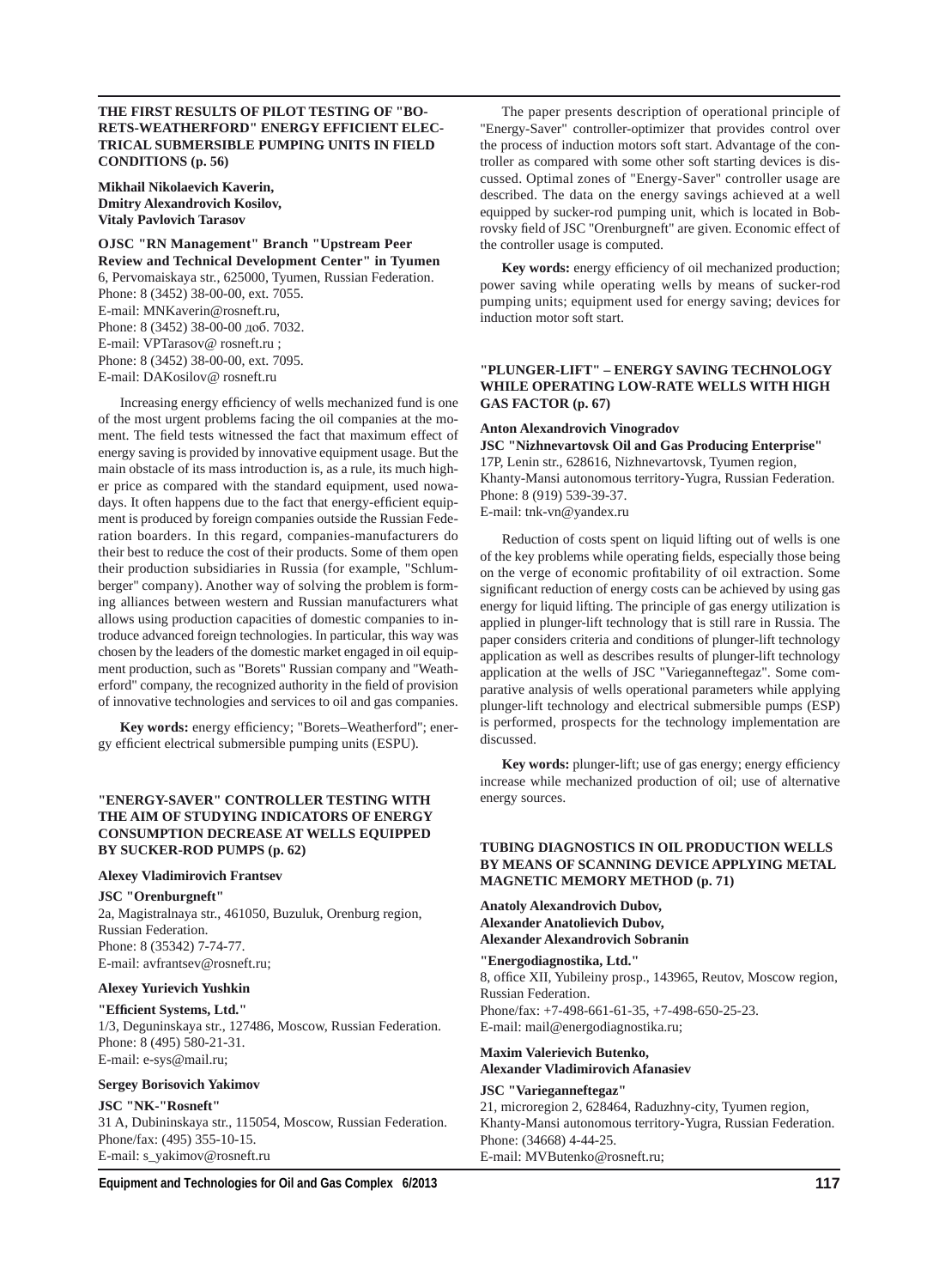## **Sergey Gennadievich Kulakov "GRAY, Ltd."**

1, Lenin str., 628616, Nizhnevartovsk, Tyumen region, Khanty-Mansi autonomous territory-Yugra, Russian Federation. Phone: (3466) 24-99-30. E-mail:grau@grau-nv.ru

The paper presents results of pilot testing of a unit which provides control of tubing directly in the well by applying the method of metal magnetic memory. It is shown that the unit can be used to assess the tubing state and its connections inside the well, to detect pipes and couplings, where corrosion and fatigue processes are the most intensive. Besides identification of tubing pipes sections with developed defects, usage of the unit is tended to prevent sudden fatigue damages. Control can be performed both with the disabled electrical submersible pump and in its operational mode. Periodic monitoring provided by the unit makes it possible to increase the time between wells overhaul and to perform the repair according to tubing actual state.

**Key words:** diagnostics; tubing; oil production; metal magnetic memory; coupling.

## **FIELD TESTING OF TECHNOLOGY DEVELOPED BY "VETEK" COMPANY DIRECTED TO INCRESE PRO-DUCTIVITY OF MECHANIZED WELL STOCK (р. 76)**

#### **Andrey Borisovich Noskov**

#### **JSC "NK-Rosneft"**

31 A, Dubininskaya str., 115054, Moscow, Russian Federation. Phone: 8 (495) 517-88-88, ext. 4093. E-mail: ABNoskov@rosneft.ru;

## **Dmitry Alexandrovich Kosilov**

**OJSC "RN Management" Branch "Upstream Peer Review and Technical Development Center" in Tyumen** 6, Pervomaiskaya str., 625000, Tyumen, Russian Federation. Phone: 8 (3452) 38-00-00, ext. 7095. E-mail: DAKosilov@rosneft.ru

JSC "Samotlorneftegaz", supplementary office of JSC "NK-Rosneft", successfully developed activities aimed at increasing of oil base production in the sector of mechanized production without performing wells overhauls. The article describes the process of oil recovery enhancement based on the effect of forced pressure decrease in wells annulus and, correspondingly, by the decrease of its constituent of a well bottom pressure.

Some advantages as well as examples and results of the technology application are given.

**Key words:** oil recovery enhancement; mechanized oil production.

## **SOME ASPECTS OF CHOOSING TECHNOLOGY PRO-VIDING PROTECTION OF UNDERGROUND EQUIP-MENT FROM SAND WITH ACCOUNT OF DYNAMICS OF THE SAND REMOVAL WHILE PUTTING WELLS INTO OPERATION AT SAMOTLOR OIL FIELD (р. 81)**

#### **Sergey Borisovich Yakimov**

## **JSC "NK-"Rosneft"**

31 A, Dubininskaya str., 115054, Moscow, Russian Federation. Phone/fax: (495) 355-10-15.

#### E-mail: s\_yakimov@rosneft.ru

The paper presents data on monitoring of composition and dynamics of mechanical impurities removal while putting wells into operation at Samotlor oil field after underground repair. Categories of wells with different dynamics of mechanical impurities removal are identified. Some cases of sand blowout release and their underlying causes are described. Some recommendations on the choice of technologies, providing protection of the equipment from sand removal with account of dynamics of its removal while wells starting-up, are made. The assessment of the areas of the most efficient usage of sand protecting devices is fulfilled.

**Key words:** protection of equipment from mechanical impurities; sand protecting devices; increase of wells operational time between overhauls; reduction of and underground equipment wear-out; brining wells on to the stable production.

## **DEVELOPMENT OF THE ALGORITHM PROVIDING CALCULATION OF OIL WELLS FLOW-RATES OPERATED BY MEANS OF USAGE OF ELECTRICAL SUBMERSIBLE PUMPS (р. 90)**

#### **Sergey Dmitrievich Shevchenko**

#### **JSC "Samotlorneftegaz"**

4, Lenin str., 628606, Nizhnevartovsk, Tyumen region, Khanty-Mansi autonomous territory – Yugra, Russian Federation. Phone: 8 (3466) 62-20-24. E-mail: SDShevchenko@rosneft.ru;

## **Sergey Borisovich Yakimov**

**JSC "NK-"Rosneft"** 31 A, Dubininskaya str., 115054, Moscow, Russian Federation. Phone/fax: (495) 355-10-15. E-mail: s\_yakimov@rosneft.ru;

#### **Vladimir Nikolaevich Ivanovskiy, Albert Azgarovich Sabirov, Yuriy Andreevich Donskoy**

#### **Gubkin Russian State University of Oil and Gas**

65, Leninsky prosp., 119991, Moscow, Russian Federation. E-mail: ivanovskivn@rambler.ru, sabirov@gubkin.ru; donskoy.y@gubkin.ru;

#### **Oleg Arkadievich Bychkov, Alexey Vitalievich Prozorov**

43, Sovetskaya str., 618740, Drobyanka-city, Perm region, Russian Federation.

E-mail: obychkov@npoetalon.ru; aprozorov@inbox.ru

Some trend witnessing intellectualization of production, gathering and treatment of oil and gas was being developed in oil industry during the last few years. This fact inspired the necessity of getting the reliable information about the current ESP unit discharge, value of fluid dynamic level, pump intake pressure, motor windings temperature, etc.

The development of the algorithm of indirect determination of a well flow-rate, operated by means of ESP unit, which was successfully tested at the oil fields of Western Siberia is presented.

**Key words:** oil production; intellectualization of wells; unit of electrical submersible pump (ESP); producing well; measurement of flow rate; pump discharge; control station.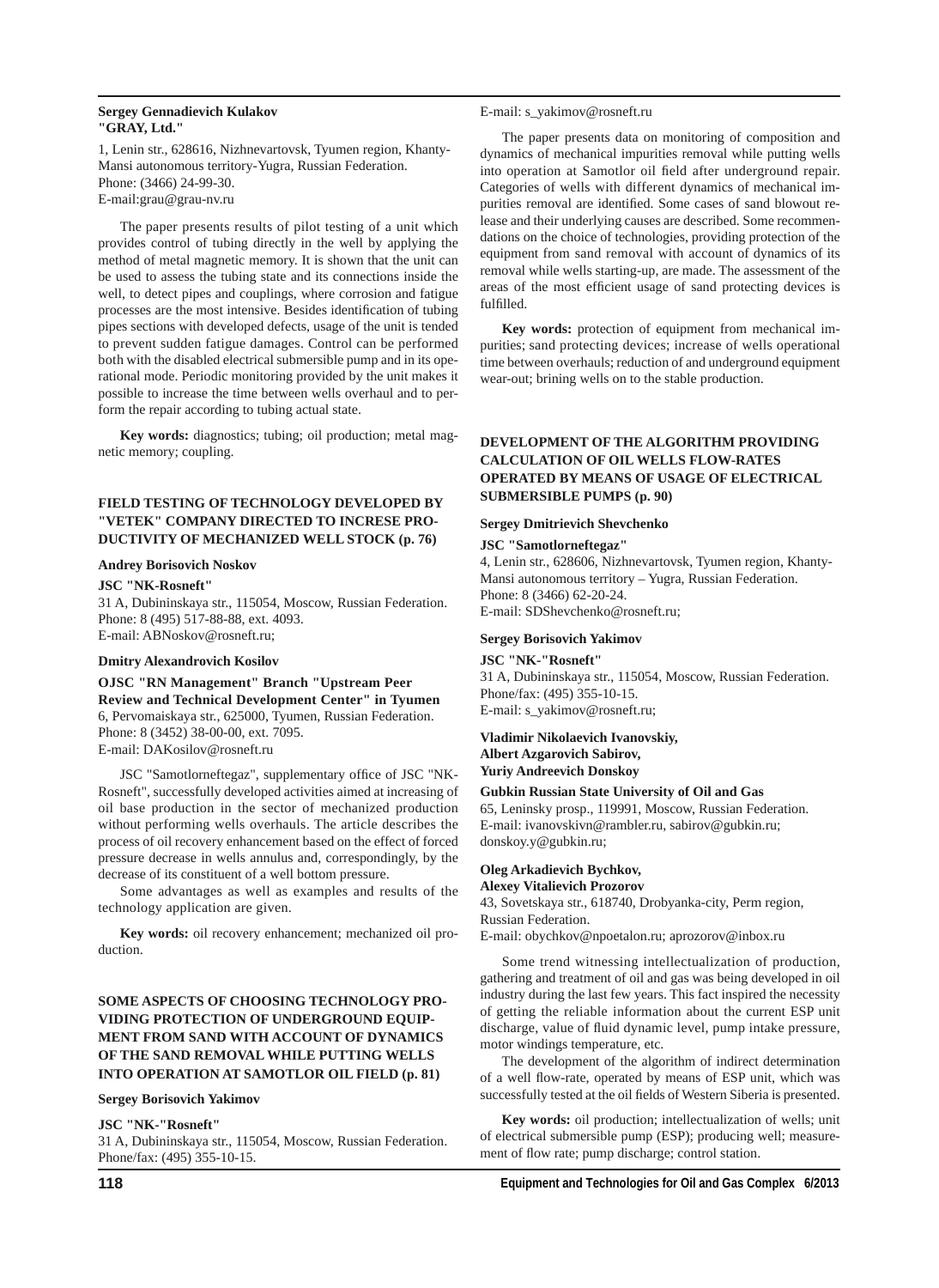## **EXPERIENCE OF JSC "SAMOTLORNEFTEGAZ" OF CHOOSING ELECTRICAL SUBMERSIBLE PUMPING UNITS FOR WRELLS WITH REDUCED INFLOW (р. 92)**

#### **Ruslan Malikovich Salikhov,**

#### **JSC "Samotlorneftegaz"**

4, Lenin str., 628600, Nizhnevartovsk, Tyumen region, Khanty-Mansi autonomous territory – Yugra, Russian Federation. Phone: 8 (3466) 62-11-98, 8(3466) 65-47-75. E-mail: RMSalikhov@rosneft.ru;

#### **Sergey Vasilievich Kuryaev**

## **OJSC "RN Management" Branch "Upstream Peer Review and Technical Development Center" in Tyumen**

6, Pervomaiskaya str., 625000, Tyumen, Russian Federation. Phone: 8 (3452) 38-00-00.

E-mail: SVKuryaev@rosneft.ru;

## **Ruslan Ismagilovich Gumerov**

#### **JSC "Samotlorneftegaz"**

4, Lenin str., 628600, Nizhnevartovsk, Tyumen region, Khanty-Mansi autonomous territory – Yugra, Russian Federation. Phone: 8 (3466) 62-11-98, 8(3466) 65-47-75. E-mail: RMSalikhov@rosneft.ru, DIGumerov@rosneft.ru;

#### **Marat Talgatovich Gabidullin**

## **OJSC "RN Management" Branch "Upstream Peer Review and Technical Development Center" in Tyumen** 6, Pervomaiskaya str., 625000, Tyumen, Russian Federation. Phone: 8 (3452) 38-00-00, ext. 7055.

The paper presents data on reduction of inflow out of wells in time after various types of geological and technical activities aimed at stimulation of oil production in Samotlor oil field. Some activities with different time of stable inflow are identified. Some experience of JSC "Samotlorneftegaz" of choosing equipment for oil production after these activities is described. Assessment of the most efficient method of the equipment calculation and maintenance in conditions of decreasing inflows is made.

Key words: reduction of inflow from the well; extension of the pump operational life time; increasing of wells operational time between overhauls; calculation of the equipment after carrying out geological-technical activities; method of characteristics prolongation.

## **RESULTS OF PILOT TESTING OF HALITE INHIBITORS IN FIELD CONDITIONS OF VERKHNECHONSK FIELD (р. 96)**

#### **Igor Gennadievich Klyushin**

**OJSC "RN Management" Branch "Upstream Peer Review and Technical Development Center" in Tyumen** 6, Pervomaiskaya str., 625000, Tyumen, Russian Federation. E-mail: IGKlushin@rosneft.ru;

## **Igor Vitalievich Emelyanov**

#### **JSC "Verkhnechonskneftegaz"**

295B, Baikalskaya str., 664050, Irkutsk, Russian Federation. E-mail: IVEmelyanov@rosneft.ru;

#### **Anzhela Vitalievna Denisova**

#### **"Flek, Ltd."**

3, Beloyarsky pereulok, POB 67334, 614055, Perm, Russian Federation.

Phone: 8 (342) 294-62-90, 294-62-93. E-mail: flek@flek.pnsh.ru

Waters of Verkhnechonsky field operated by JSC "Verkhnechonskneftegaz" are referred by their mineralization to brines (more than  $250$  g/dm<sup>3</sup>) and their composition mainly contains halite (NaCl). This fact is an exception in the field of oil production in the Russian Federation.

Mechanized oil production at Verkhnechonsky field is virtually impossible without application of additional activities that exclude probability of NaCl sedimentation on the surface of the downhole pumping equipment.

The technology of halite removal, applied at Verkhnechonsky oil field, means periodic washing by fresh water, thus providing mechanized oil production but negatively affecting not only operation of electrical submersible pumping units (ESP), but also geological-operational characteristics of a well.

Optimum technology of halite occurrence prevention means application of scale inhibitors. Up to now Russian oil and gas companies haven't got any experience of inhibitor protection of oilfield equipment from the above-mentioned inorganic sediments.

For the first time in Russia pilot testing of previously selected effective scale inhibitors for specific conditions of Verkhnechonsky field was successfully conducted by JSC "Verkhnechonskneftegaz".

**Key words:** inhibition of salt sediments; halite (NaCl); pilot testing of scale inhibitors.

## **APPLICATION OF "SQUEEZE" TECHNOLOGY FOR PROTECTION OF WELLS FROM SALT SEDIMENTS AT EM-EGOVSKY AREA OF KRASNOLENINSKY SET OF FIELDS (р. 99)**

**Vasily Vasilievich Nastin**

#### **JSC "RN-Nyaganneftegas"**

10, ABK № 1, Sibirskaya str., 628181, Nyagan, Tyumen region, Russian Federation.

Phone: 8(34672)9-22-22, ext. 2744. E-mail: VVNastin@rosneft.ru;

## **Olga Erikovna Lindeman**

## **NALCO Champion | An Ecolab Company**

13, Noyabrskaya str., 628486, Kogalym, Russian Federation. E-mail: olindeman@nalco.com

The main causes of salt sedimentation on the underground equipment while operating wells at Em-Egovskaya area of Krasnoleninsk set of deposits of JSC "RN-Nyaganneftegas" are considered. Calculations are made according to forecast of scaling probability. Core material was taken for studying of effective scale inhibitor selection for "SQUEEZE" technology. Assessment of a formation permeability reduction while processing is made. The selected reagent was used for squeezing into a formation, followed by assessment of technical efficiency of equipment protection from scaling. Comparison of efficiency of various technologies, applied for inhibitor protection, is made.

**Key words:** activities for salt sediments prevention; protection from scaling by means of using inhibitors; "SQUEEZE" technology.

**STUDYING OF ADSORPTION-DESORPTION ISO-THERMS EFFECT OF PHOSPHONATE-CONTAINING SCALE INHIBITOR ON ROCK OF SAMOTLOR FIELD FORMATIONS (р. 104)**